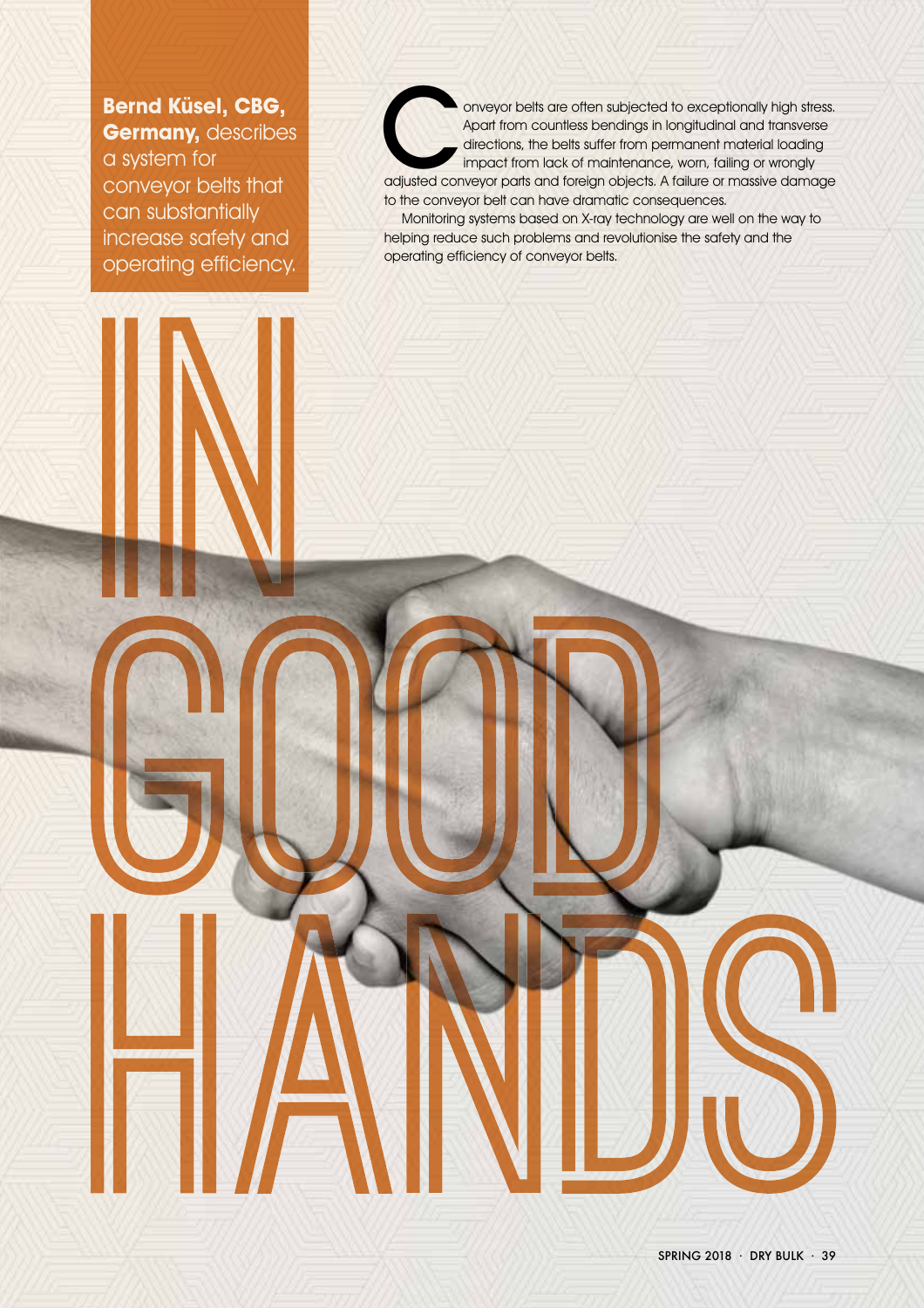

Figure 1. A CBGuard scanner with a safety fence in an overland conveyor.



Figure 2. A CBGuard system operating at a cement plant.



Figure 3. A CBGuard scanner with the belt passing through it.

# **Benefits**

### Cost reductions

Having a conveyor belt permanently monitored obviates the need for time-consuming, insufficient visual inspections by maintenance personnel. During this gained time, the conveyor can continue to work and the staff can take care of other important tasks. Repairs can be performed at the optimum point of time – not unnecessarily early and not too late, as it would be in the case of visual inspections.

The CBGuard system permanently and accurately reports the severity of injuries and deficits. Examples for such deficiencies are holes, scratches, edge damage, delamination, protruding cords and stuck foreign objects.

Fatal errors, such as a belt break, that can incur dramatically high costs, can be avoided. Thanks to the live analysis, arising defects, not still visible from the outside, are detected at an early stage and can be repaired in a timely manner.

The CBGuard system measures the belt thickness and yields timely information about the upcoming need for a replacement belt. Hence, the maximum lifetime can be obtained from the conveyor belt.

## **Safety**

The CBGuard is an important part of the preventive maintenance programme.

Exact, continuous status reports not only offer cost benefits, but they also increase safety. Arising damages, not visible from the outside, can be eliminated in a timely manner. Serious damages, for instance, broken or corroded steel cords, trigger an alarm, which advises the belt operator to carry out the repair as soon as possible. The X-ray unit is an important part of the preventive maintenance programme.

Extremely critical failures, such as the imminent opening of a belt splice or the slitting of the belt, automatically stop the belt drive. Splices are the weakest points on conveyor belts and so need special attention. They put the operation at a higher risk leading to potentially dramatic consequences. The CBGuard scans all of the splices. Each splice in a belt is individually recognised in the database. Any deviation from the desired splice condition will automatically trigger an alarm or even stop the conveyor, for instance, in case of threatening failures, such as excessive movements inside a splice. That way, dramatic consequential damages, for personnel and plant, are avoided.

# Industrial Internet of Things (IIoT)

The X-ray scanner digitises the entire conveyor belt; every cubic millimetre of the belt is captured. That way, the X-ray system can be integrated into the IIoT. A reconciliation with the control units of other conveyor components is enabled. Since the X-ray even detects material build-up on the belt, it is possible to automatically demand corrections of the cleaning devices.

In combination with other elements of the logistical chain, the optimal time of the next maintenance stop can be scheduled.

The condition of the belt can be observed from any place in the world over the internet.

### **Who needs it?**

The use of an X-ray belt scanner is recommended for most convevors. However, the economical benefit increases with the length of the conveyor or with a special risk situation. It is not unusual that overland belt conveyors run through the wilderness, on high trestles or in difficult terrain.

Originally, the request for an X-ray system came from underground coal mining, because a visual assessment of the convevor belt is difficult there. Under the Safety First rules, belts were replaced because it was assumed they were not reliable anymore and assets were burned because of lack of information.